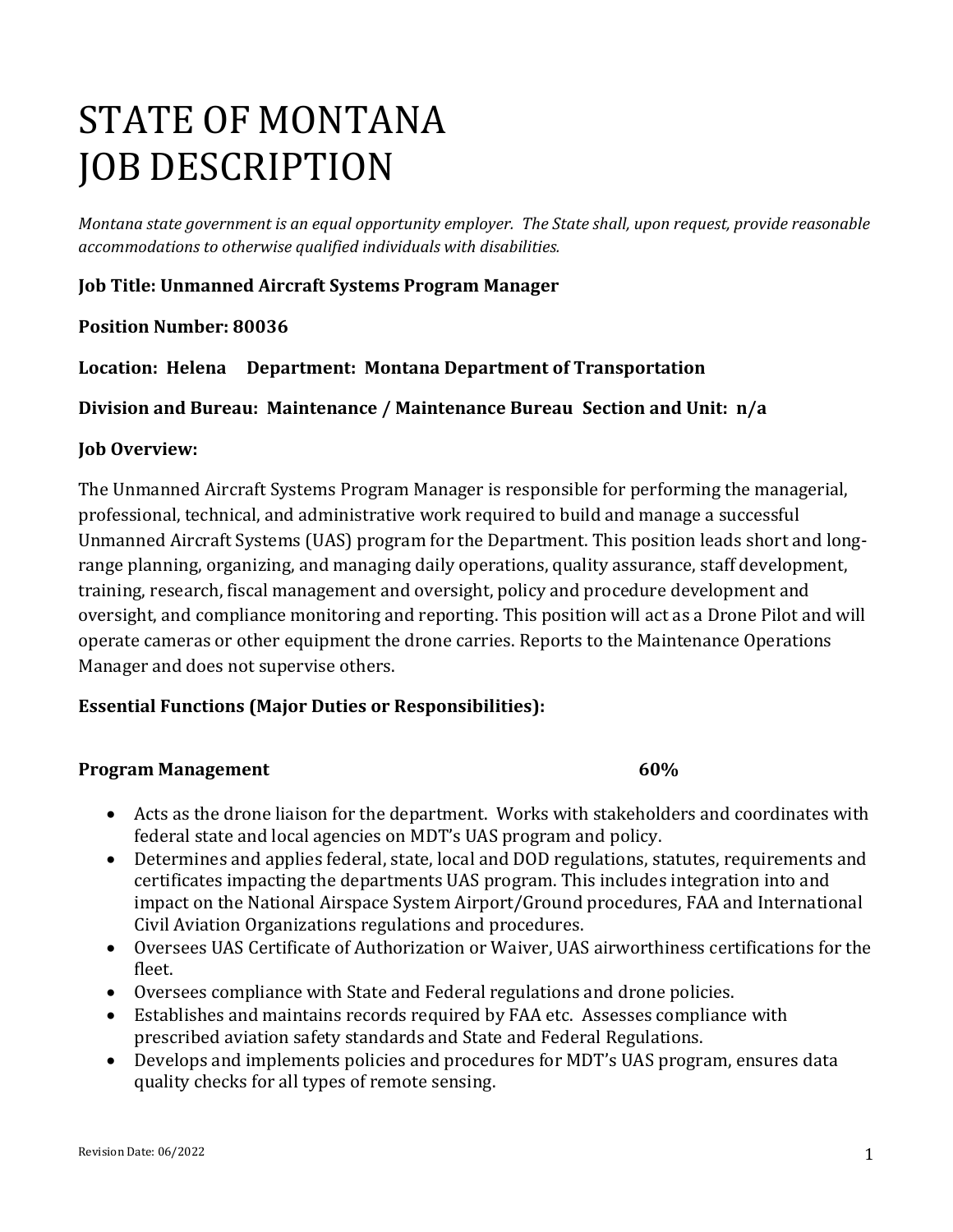• Prepares written correspondence and reports detailing UAS program status, findings of and training; recommends corrective actions, and follow up to assure corrective action implementation.

- Prepares and executes vendor agreements, monitors and manages UAS vendor agreements, recommends the incorporation of new technologies within the UAS program.
- Provide equipment software and workflow recommendations.
- Has final authority on the Departments UAS Program's policies and procedures.
- Has fiscal oversite of the departments UAS program.
- Manage, implement, and conduct the UAS Safety Program.
- Conduct annual analysis of UAS and implementation of lessons learned into the department's specification, policies, operating procedures, contract language, etc.
- Maintains awareness of UAS accidents nationwide and conducts trend analysis. When requested, investigates aircraft accidents when State-owned UAS property are involved.
- Continues development of knowledge, education and trends in UAS operations and safety by attending formal training classes, participating in a variety of aviation conferences, and reading aviation safety materials.

# **Research and Technical Assistance 25%**

- Reviews state-of-the-art accessories, software, hardware, and new unmanned aerial vehicle systems for the departments' disparate uses and makes recommendations for use and purchases.
- Reviews departments business and makes recommendation for UAS usages and potential usages.
- Develops pilot training for the department which will include a basic introductory training, a drone-specific training and an application specific training.
- Provide technical assistance to all divisions within the department which includes UAS fleet management and repair, hardware and software assistance, and other drone related assistance as needed.
- Trouble shoot complex UAS system issues and develop solutions and lessons learn to solve problems.
- Manage and incorporate changes to department processes and procedures to continue process improvements for UAS Program.
- Initiate and champion research projects in cooperation with MDT research section. Develop and direct technical oversight committees. Create and actively participate on multidisciplinary deployment teams.
- Conduct pilot programs or studies to develop innovations and new technologies in order to optimize resources and support continuous process improvements.
- Regularly inform stakeholders of ongoing research progress and disseminate research results in an appropriate and timely manner.

# **UAS Piloting 10%**

- Check drones before a flight to ensure safe and proper operation.
- Analyze weather forecasts to ensure safe flights.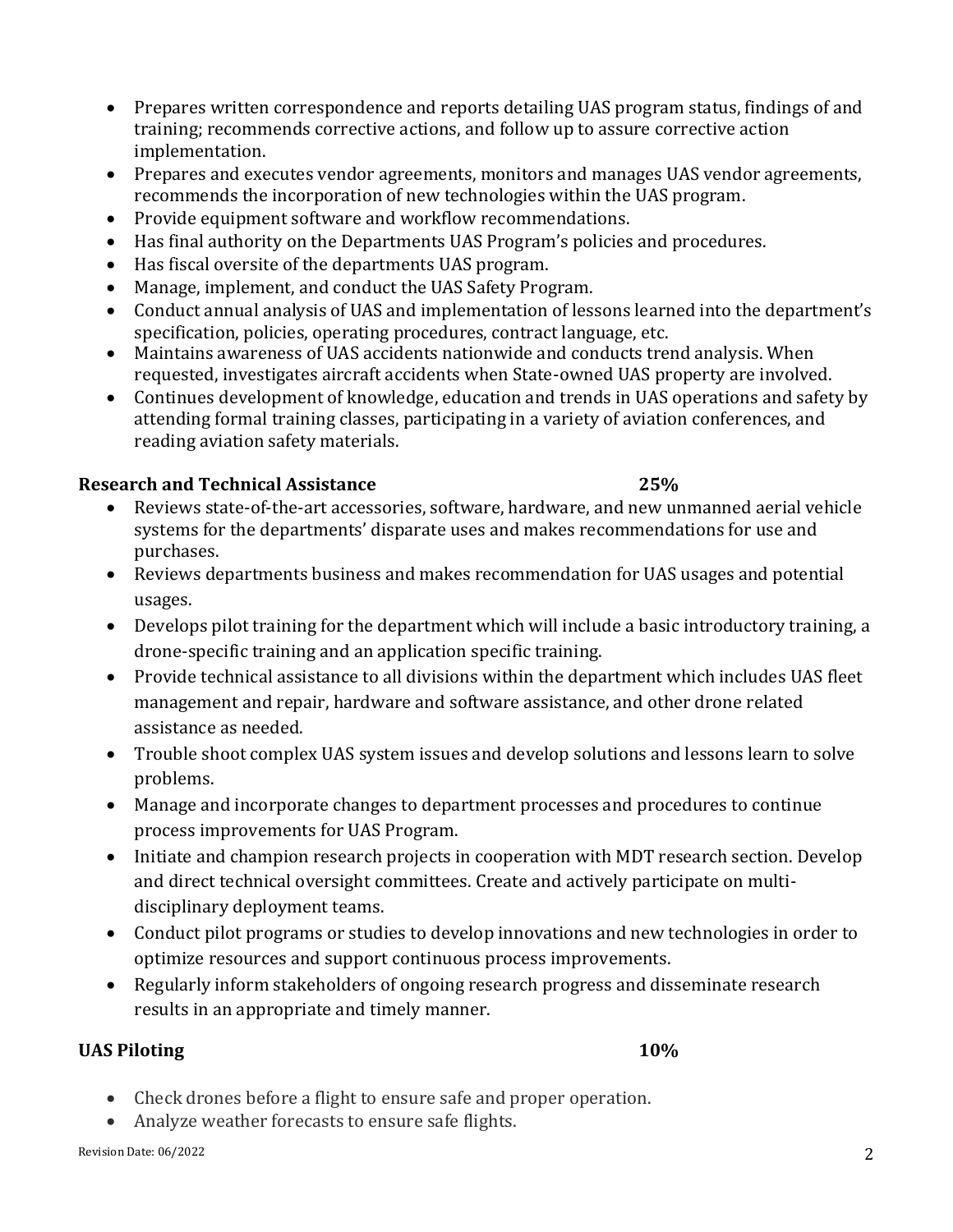- Document pre- and post-flight logs.
- Plan drone flight routes and navigates drones along designated paths and ensure compliance with all FAA regulations.
- Perform equipment testing, troubleshooting, and maintenance.
- Conduct flight demonstrations or training.
- Comfortable operating different types of UAS in various weather and light conditions.
- Operate, safely and professionally, Remotely Piloted Aircraft Systems as a Remote Pilot-In-Command at dispersed locations, obtaining project requirement footage or data.
- Consistently executes best solutions as on-site project technician using data and image capturing technologies and effectively operate equipment such as aerial drone systems, flight controllers and associated software and hardware.
- Routinely monitor weather, navigation and airspace limitations to fulfill customer or project requirements.
- Perform compliance checks, airspace reviews, mission planning, mission debriefs and post project data processing and analysis.

### **Other Duties as Assigned 5%**

This position performs a variety of other duties as assigned by the Maintenance Operations Manager or the Maintenance Division Administrator in support of the department mission and divisions objectives including but not limited to providing training to personnel; travelling in and out of state to project locations, conferences, and meetings; repair and maintenance of MDT's UAS; support of MDT's mission including emergencies requiring UAS footage, and related duties as assigned.

### **Supervision**

The number of employees supervised is: 0

The position number for each supervised employee is: n/a

# **Physical and Environmental Demands:**

Predominant work is performed in an office and in a field environment. Fieldwork is conducted in all kinds of weather conditions; in and around heavy traffic; in an around construction equipment and facilities with extensive noise, dust, smoke, fumes, high temperatures and hazardous materials. Investigation sites may have unknown and potentially hazardous substances. Work requires travel throughout the state (in excess of 25,000 miles per year) to highway maintenance project locations to oversee multiple sites and may be called out on short notice to investigate or develop solutions within short and inflexible time frames. The field work involves hazards and demands associated with an active road construction site including exposure to asphalt fumes, traffic, weather, loud noises, and overhead construction equipment; traversing rough terrain; and extreme weather and driving conditions. Work requires walking and standing on uneven ground and structures under various stages of construction; involves contentious situations regarding enforcement of policies, procedures and standards. Documentation in the field may be performed in a field office environment or with a mobile device such as a portable computer.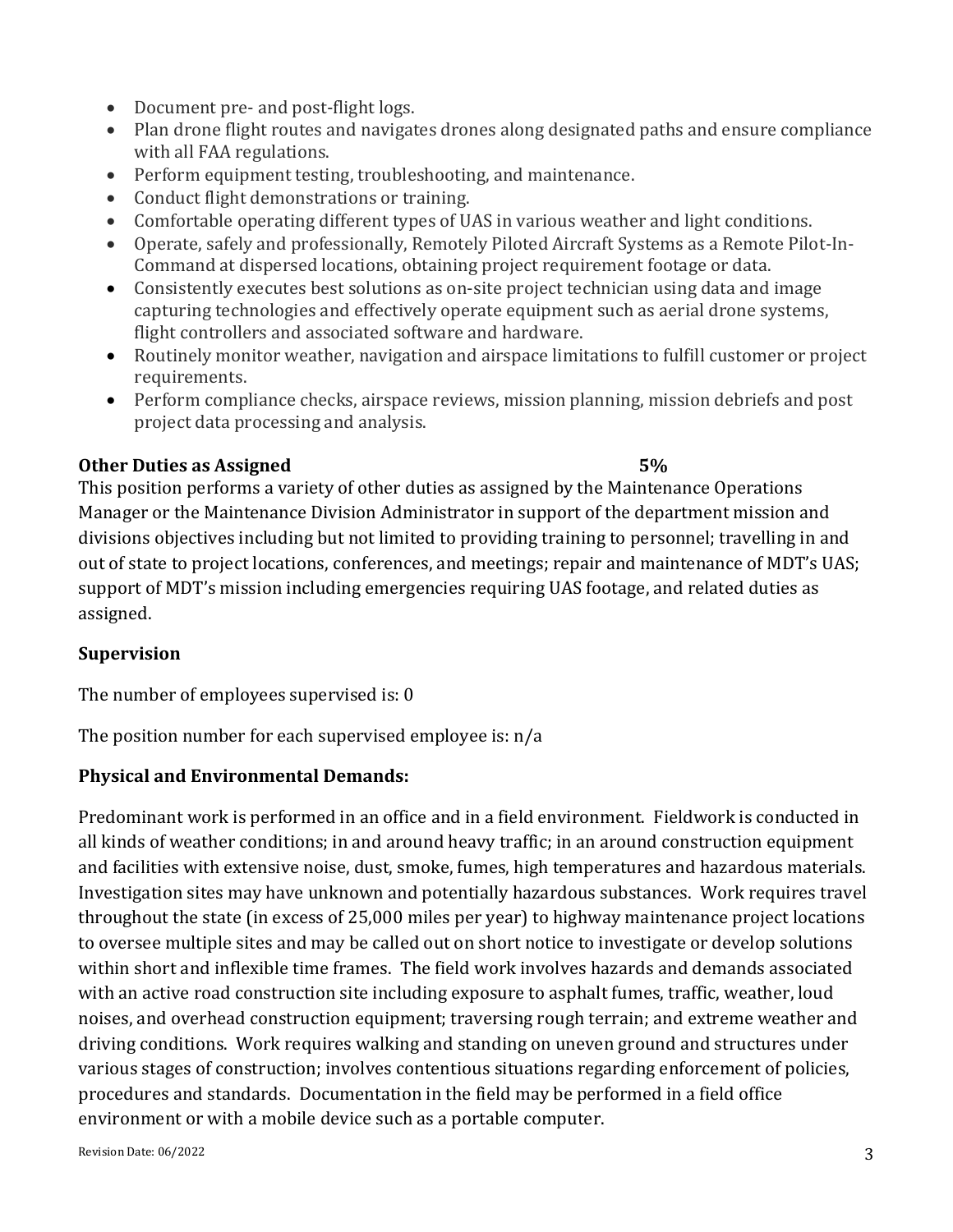# **Knowledge, Skills and Abilities (Behaviors):**

# **Knowledge**

Knowledge in state and federal rules and regulations governing unmanned operations in the national airspace system. Ability to interpret policies and procedures governing effective program management. Knowledge in budget administration and overseeing contracts and contracted services. Ability to interpret federal/state legislation regarding UAS and aviation and to establish state-level policy and guidance.

Thorough knowledge of the concepts and theories of UAS operations, skill in reading and interpreting plans, specifications, and contract documents; project management; drawing conclusions and making recommendations; assessing construction plans and projects; design and project layout and surveying; communication and negotiation; regulate and resolve conflicts; and conducting presentations and training; developing and administering a variety of diverse projects and functions; and developing ideas and solutions for complex problems finding innovative ways to unique solutions to transportation construction and engineering problems using principles and practices of innovations, engineering and technology

**Skills:** Active learning; active listening; analytical thinking; coaching and developing others; communicating with others; solving complex problems; critical thinking; customer service; deductive reasoning; developing objectives and strategies; evaluating information against standards; identification of key causes; identifying downstream consequences; implementation planning; inductive reasoning; information organization; initiative; innovation; judgment and decision making; solving problems; oral and written comprehension and expression; organizing, planning and prioritizing; persuasion; providing consultation and advice to others; resolving conflict/negotiating with others; solution appraisal; system evaluation; time management.

# **Minimum Qualifications (Education and Experience):**

The required knowledge and skills are typically acquired through a combination of education and experience equivalent to a Bachelor's degree in Unmanned Aircraft Systems (UAS), Operations or Remote Piloted Aircraft (RPA), Business Administration, Public Administration, Engineering, or a related field.

This position requires a minimum of two (2) years of experience in drone piloting, and two years (2) of program management, and/or policy development, or a related field.

Certifications, licensure, or other credentials include: A current part 107 UAS federal license is required, a Part 61 federal pilots license or better is preferred.

Alternative qualifications include: Any combination of additional related work experience and education equivalent to the minimum qualifications.

# **Special Requirements:**

Revision Date: 06/2022 4 Fingerprint check  $\Box$ 

| <b>Background check</b> |  |
|-------------------------|--|
|                         |  |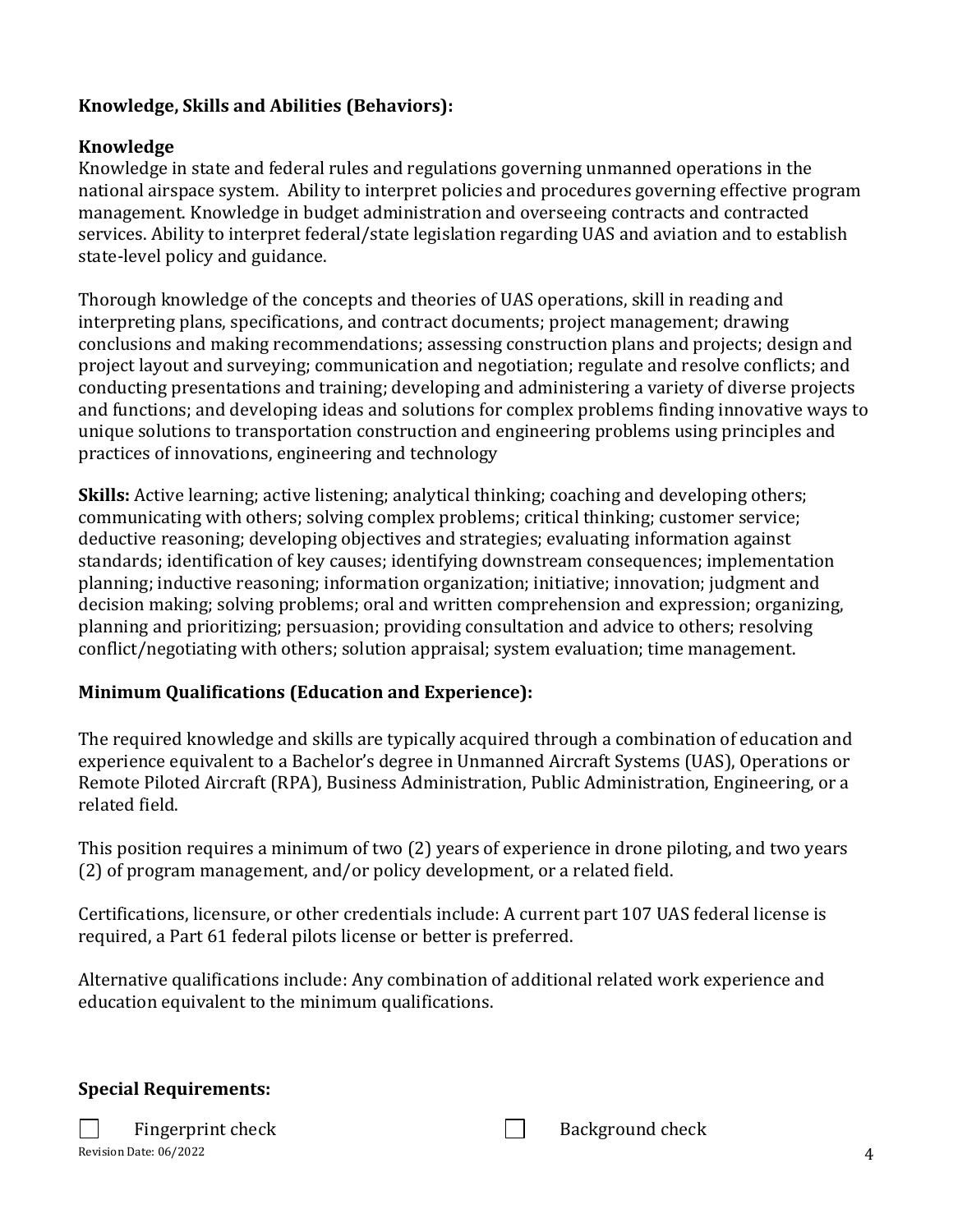|                        | Other; Describe         |
|------------------------|-------------------------|
| 35 MFPE Union Code     | FAA UAS License         |
| Valid driver's license | Safety Responsibilities |

The specific statements shown in each section of this description are not intended to be all inclusive. They represent typical elements and criteria considered necessary to perform the job successfully.

# **Signatures**

My signature below indicates the statements in the job description are accurate and complete.

| <b>Immediate Supervisor</b>  | Title                                                               | Date |
|------------------------------|---------------------------------------------------------------------|------|
| <b>Administrative Review</b> | Title                                                               | Date |
|                              | My signature below indicates that I have read this job description. |      |

**Employee Title Date**